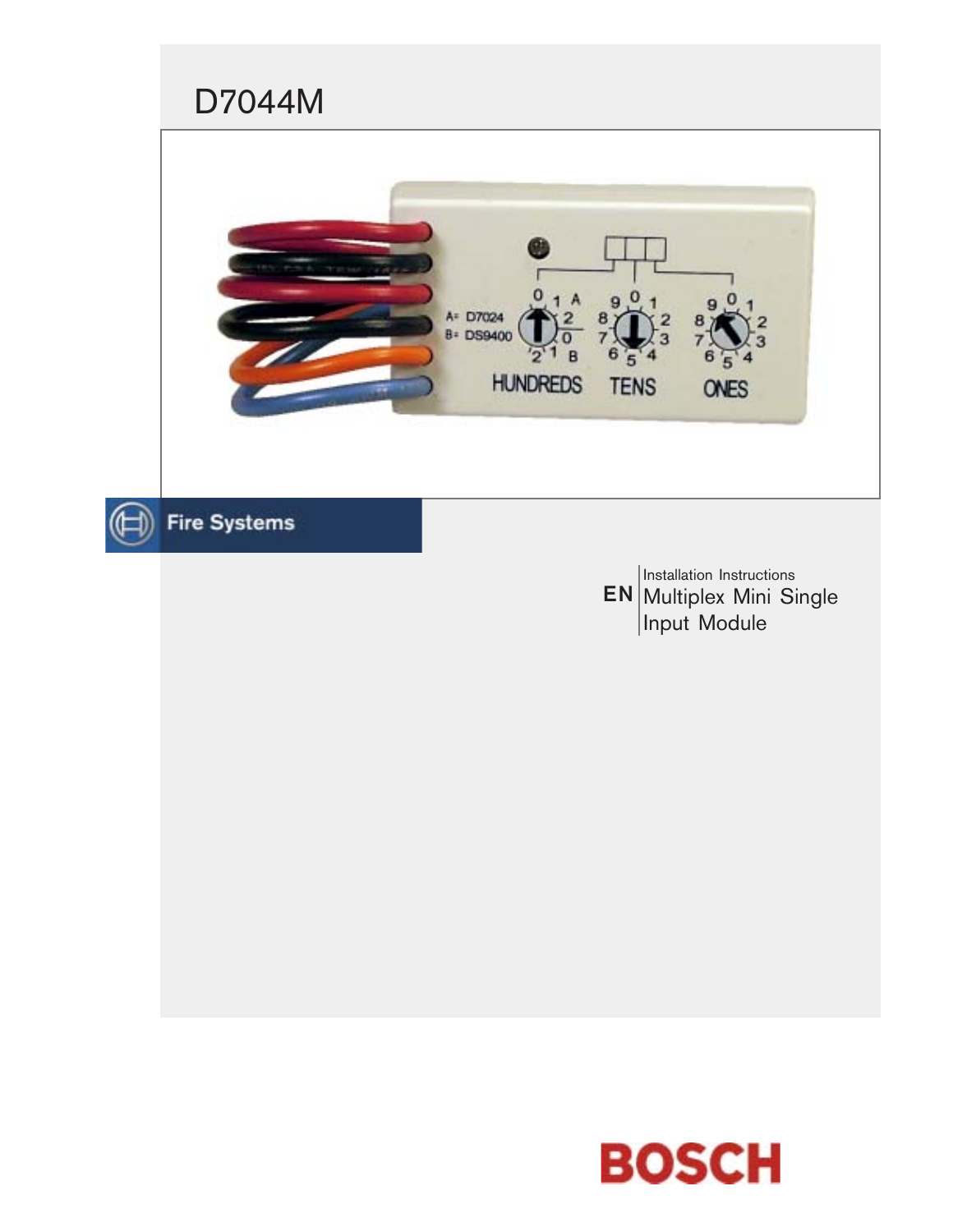### **Notices**

These instructions cover the installation of the D7044M Multiplex Mini Single Input Module in a fire system supervised by a D7024 or DS9400M Fire Alarm Control Panel (FACP) with firmware revision 2.0 or greater and a D7039 or DS9431 Multiplex Expansion Module.

Install, test, and maintain the D7044M according to these instructions, NFPA 72, local codes, and the Authority Having Jurisdiction (AHJ).



Follow the procedures in these instructions to avoid personal injury and damage to the equipment. Failure to follow these procedures can cause the D7044M to not operate properly. Bosch is not responsible for improperly installed, tested, or maintained devices.



Test the FACP according to NFPA 72.

## 1.0 Description

The D7044M (*Figure 1*) is a general purpose module that connects a contact device to the FACP's multiplex bus with a supervised input loop. All operating power for the D7044M is drawn from the FACP.



Rotary switches (*Item 3* in *Figure 1*) provide convenient address setting.

An on-board Status LED, visible through the faceplate, indicates normal operation and communication with the control panel. The LED flash rates are:

- **Fast:** Approximately 4 sec indicating an alarm condition
- Medium: Approximately 8 sec indicating normal operation
- **Slow:** Approximately 16 sec indicating a trouble condition

The D7044M can be inserted in a standard single-gang electrical box.

# 2.0 Setting the Address

Set the D7044M address using a single point screwdriver to position each rotary switch located on the front (*Figure 2*). Note that the switches click when turned.



The valid D7044M address range is 9 to 255. Refer to the *D7024 Operation and Installation Guide* (P/N: 31499) or the *DS9400M Reference Guide* (P/N: 44578) for additional address limitations.



The A address range works on the D7039 Multiplex Expansion Module with the D7024 FACP. The B address range works on the DS9431 Multiplex Expansion Module with the DS9400M FACP.

*Figure 2* shows the A address range set at 095, allowing the D7039 to work with the D7024 FACP.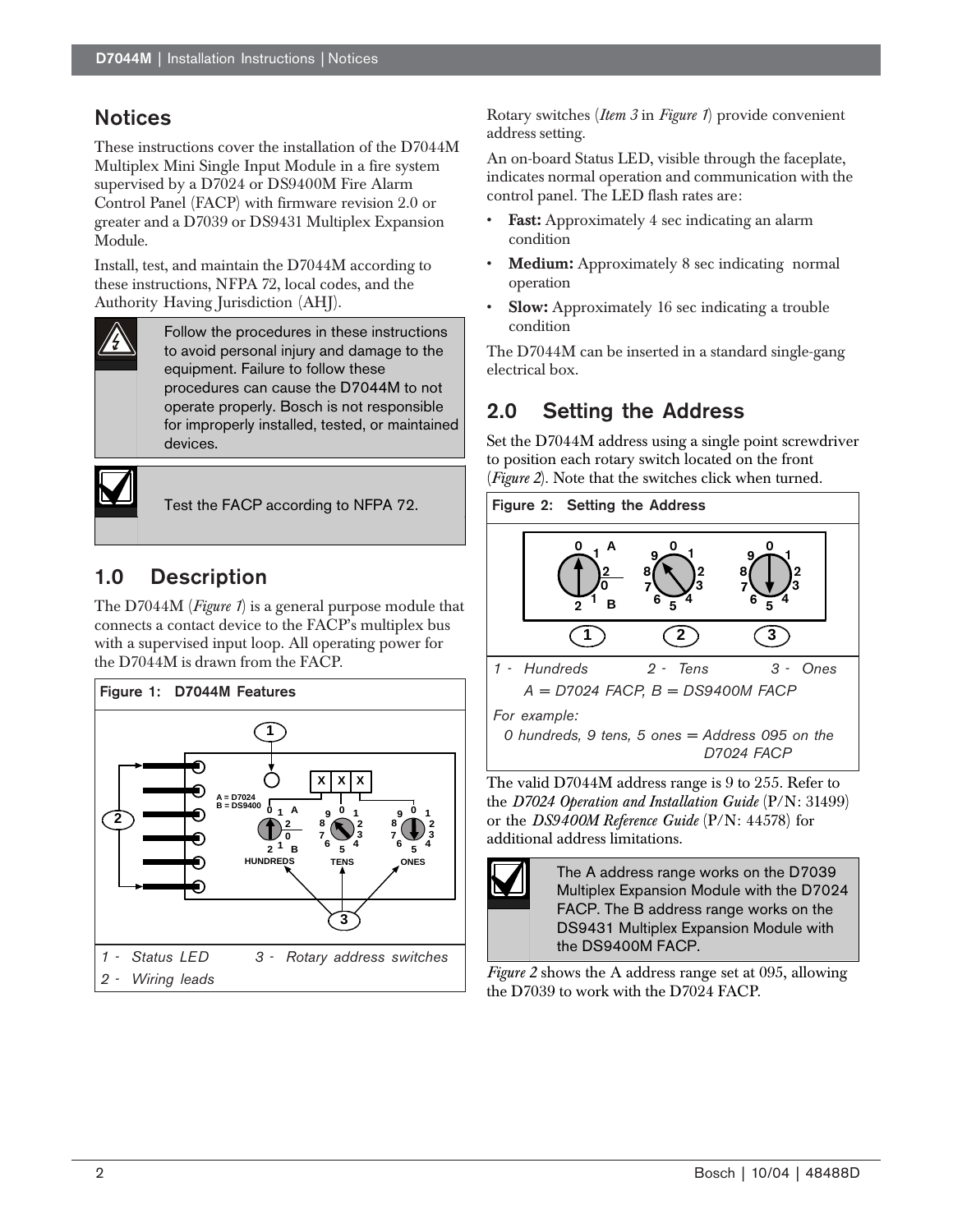#### 3.0 Wiring



Remove all power before making electrical connections. Failure to do so can result in personal injury and damage to the equipment.



Use normally-open (NO) contacts for Underwriters Laboratories, Inc. (UL) Listed fire installations.

The control panel loop and field wiring connections are made using the flying wire leads on the D7044M (*Figure 3*). All wiring is power limited and supervised.





- *1 MUX bus loop (+), red*
- *2 MUX bus loop (-), black*
- *3 Zone in (+) orange*
- *4 Zone in (-) blue*
- *5 To next device*
- *6 From previous device, the D7039, or the DS9431*
- *7 UL Listed 2.21 k*Ω *end-of-line (EOL) resistor (P/N: 25899)*

#### 4.0 Installation



Complete all wiring connections before inserting the D7044M into the single-gang box.

- 1. Install the D7044M into a single-gang box.
- 2. Place the D7044M inside the gang box and mount the gang box according to its mounting instructions.

## 5.0 Specifications

| Table 1:<br><b>Specifications</b>                      |                                                                                                                                                                                                                                                                                                                                                                                                                                          |
|--------------------------------------------------------|------------------------------------------------------------------------------------------------------------------------------------------------------------------------------------------------------------------------------------------------------------------------------------------------------------------------------------------------------------------------------------------------------------------------------------------|
|                                                        |                                                                                                                                                                                                                                                                                                                                                                                                                                          |
| <b>Control Panel</b><br>Programming<br><b>Type</b>     | Single input                                                                                                                                                                                                                                                                                                                                                                                                                             |
| <b>Control Panel</b><br><b>Requirements</b>            | D7024 or DS9400M FACP with ROM<br>version 2.0 or greater and a D7039 or<br>DS9431 Multiplex Expansion Module<br>installed. Refer to the D7024 Operation<br>and Installation Guide<br>(P/N: 31499) or the DS9400M<br>Reference Guide (P/N: 44578) for<br>specific programming information.<br>Refer to the D7039 Installation Guide<br>(P/N: 38685) or the DS9431<br>Installation Guide (P/N: 41381) for<br>multiplex wiring information. |
| <b>Multiplex Bus</b><br>Average<br><b>Current Draw</b> | Alarm: 550 µA<br>Standby: 550 µA<br>Nominal: 12 V                                                                                                                                                                                                                                                                                                                                                                                        |
| Operating<br>Temperature                               | +32°F to +120°F (0°C to +49°C)                                                                                                                                                                                                                                                                                                                                                                                                           |
| <b>Relative</b><br>Humidity                            | 93% non-condensing                                                                                                                                                                                                                                                                                                                                                                                                                       |
| Listings and<br>Approvals                              | <b>UI864</b><br>California State Fire Marshall (CSFM)                                                                                                                                                                                                                                                                                                                                                                                    |